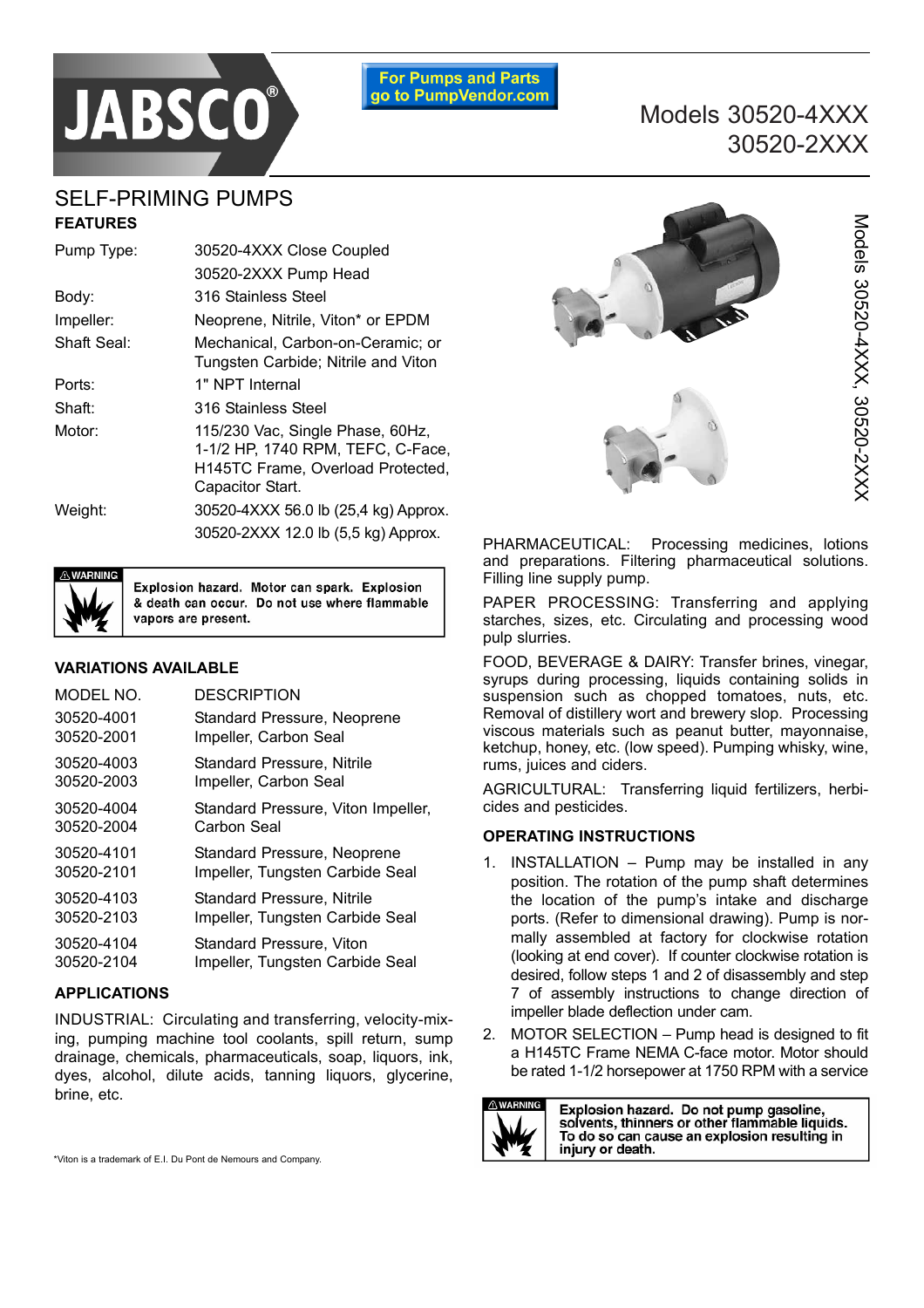#### **OPERATING INSTRUCTIONS (Cont)**

factor of one. Due to high bearing loads, motor should be ball bearing equipped with the front bearing locked against axial movement. Motor should be capacitor start and foot mounted.

- 3. SPEEDS 100 RPM to the maximum shown in the performance curves. Consult the factory for operation at speeds above these shown. For longer pump life, operate at lowest possible speeds. Lower speeds are required for viscous liquids. Consult the factory for proper speeds and horsepower requirements.
- 4. SELF-PRIMING Primes at low or high speeds. For vertical dry suction lift of 10 feet, a minimum of 860 RPM is required. Pump will produce suction lift up to 22 feet when wet. BE SURE SUCTION LINES ARE AIRTIGHT OR PUMP WILL NOT SELF-PRIME.
- 5. DISCHARGE When transferring liquids further than 25 feet, use one size larger discharge line than discharge port size.
- 6. RUNNING DRY Unit depends on liquid pumped for lubrication. DO NOT RUN DRY for more than 30 seconds. Lack of liquid will damage the impeller and seal.
- 7. CHEMICAL COMPATIBILITY Consult the Chemical Resistance Guide in the JABSCO Industrial Pump Catalog (available upon request from ITT Industries - Jabsco) or factory for proper body materials and impeller compounds. If corrosive fluids are handled, pump life will be prolonged if pump is flushed with a neutralizing solution after each use or after each work day. A Tungsten Carbide Seal variation is available for pumping liquids that contain abrasives or are highly corrosive.
- 8. PRESSURES Consult Performance Curves for maximum recommended pressures for pumps in continuous operation. If pressures exceed those shown, consult the factory.
- 9. TEMPERATURES The operating temperature limits of the pump depend on the impeller compound. The following ranges apply: Neoprene - 45° to 180° F (7° to 82° C), Nitrile - 50° to 180° F (10° to 82° C), Viton - 60° to 180°F (15° to 82°C), EPDM - 45° to 185°F (7° to 85°C).
- 10. IMPELLER TORQUE The torque required to initiate rotation of a new impeller in a dry pump body is:

Standard Pressure Impeller (14282-Series): Forward  $= 4.8$  pounds force - feet Reverse = 11.2 pounds force - feet

These values may vary slightly due to impeller compounding, blade set, and body material of construction. Consult factory for more information.

11. SPARE PARTS – To avoid costly shutdowns, keep a spare JABSCO impeller, seal and O-ring set on hand.

### **SERVICE INSTRUCTIONS**

#### **DISASSEMBLY**

- 1. Remove the four end cover screws. Remove end cover and O-ring.
- 2. Remove the four screws holding the body to the adapter flange. Slide body, complete with impeller and wearplate, from adapter and shaft. The state of the Loctite\* is a trademark of the Loctite Corporation.
- 3. Remove mechanical seal by inserting two screwdrivers behind seal collar, and gently lever collar and seal assembly forward on shaft. Use extreme care not to mar shaft surface. Remove seal seat and rubber cup from recess in wearplate.
- 4. Remove the four screws holding the adpater to the motor and remove the adapter.
- 5. The stub shaft is held in place with set screws and Loctite\* RC/680 retaining ring compound. Extreme care must be taken not to damage the motor shaft and bearings when removing the stub shaft. Heat shaft joint area to facilitate disassembly of set screws and stub shaft from motor shaft. DO NOT EXCEED 300°F when heating joint area. Once joint area has been heated, remove set screws and slide stub shaft from motor shaft.

#### **ASSEMBLY**

- 1. Liberally apply Loctite RC/680 retaining compound to the motor shaft and slide the stub shaft on, positioning the base of the stub shaft 0.37" from the bolt mounting surface of the motor and two of the four set screw holes over the keyway in the motor shaft. For clarification refer to Figure 1 below. Loctite aids in preventing fretting and subsequent shaft failure. Apply Loctite to the two dog point (flat point) set screws, position in the set screw holes aligned with the keyway of the motor shaft and torque to 55 - 60 in. lbs. Apply Loctite to the two cup point set screws and torque to 85 - 90 in. lbs. Wipe off excess Loctite.
- 2. Replace the adapter on the motor and torque the four mounting screws to 20 ft. lbs.
- 3. Replace mechanical seal by sliding spacer onto shaft up to locating shoulder, then smear shaft with light lubricating oil. Push on seal gently until it engages with spacer. Fit rubber cup and seal seat into wearplate.
- 4. Insert impeller in pump body, fit O-ring in each end of the pump body.
- 5. Slide wearplate and body assembly over shaft, position wearplate in housing. Fit body to pedestal with screws. Torque screws to 60 in. lbs.

NOTE: A gap should be maintained between bearing housing and body. DO NOT overtighten screws.

- 6. Fit end cover and end cover screws. Torque screws to 60 in. lbs.
- 7. Changing Pump Rotation (looking at end cover):
	- a. Clockwise Rotation: Insert impeller into pump body with blades bending counterclockwise.
	- b. Counterclockwise Rotation: Insert impeller into pump body with blades bending clockwise.

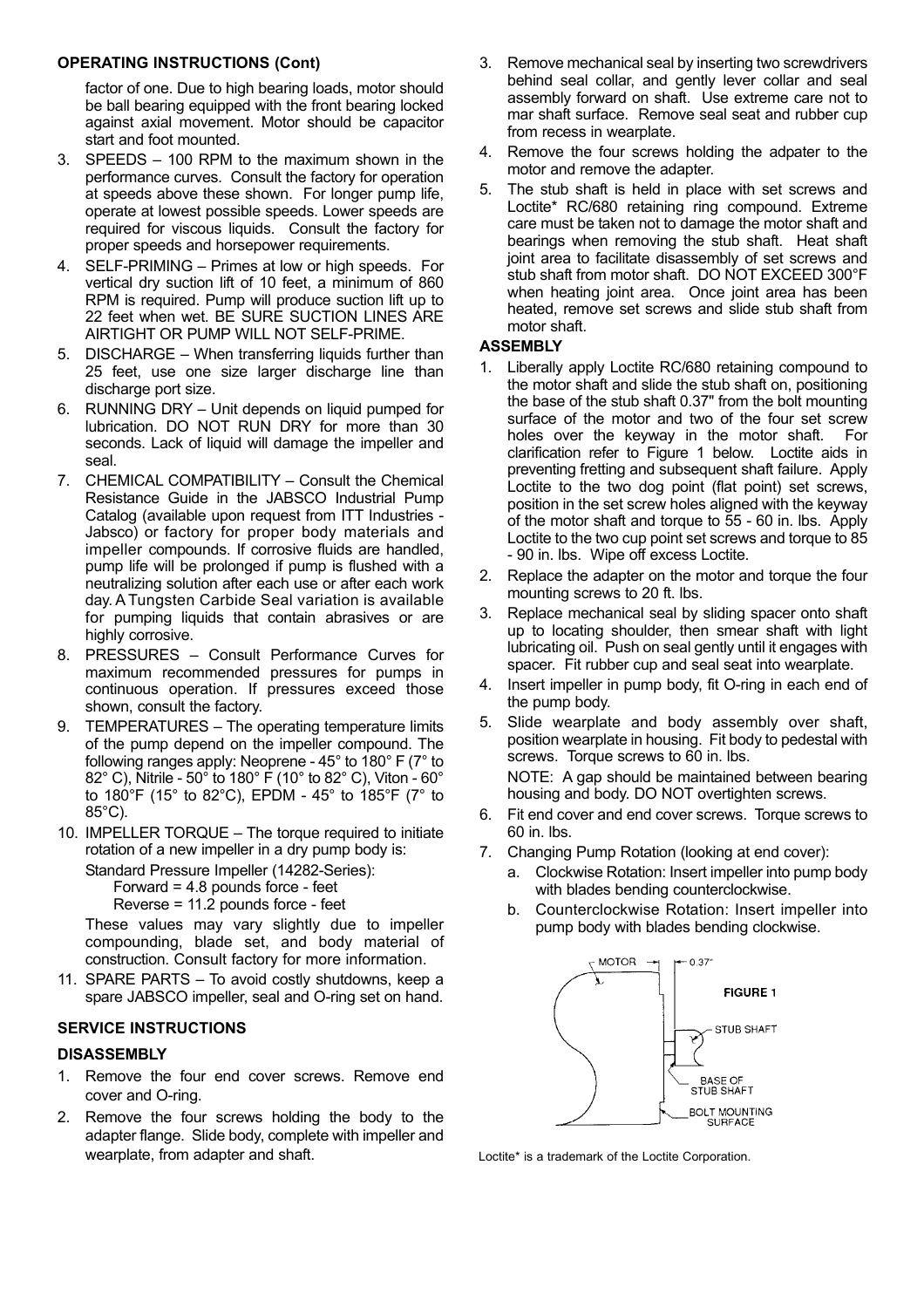# **EXPLODED VIEW**



## **PARTS LIST**

| <b>Key</b>                                           |                                                                                                                                                                                                                                                             | <b>Description</b>                                               | Qty. Req.        | 30520-4XXX<br><b>Part Number</b>                                                               | Qty. Req.                  | 30520-2XXX<br><b>Part Number</b>                                                               |
|------------------------------------------------------|-------------------------------------------------------------------------------------------------------------------------------------------------------------------------------------------------------------------------------------------------------------|------------------------------------------------------------------|------------------|------------------------------------------------------------------------------------------------|----------------------------|------------------------------------------------------------------------------------------------|
| $\mathbf{1}$<br>$\boldsymbol{2}$<br>3<br>4<br>5<br>6 | Adaptor<br>Body<br><b>End Cover</b><br>Wearplate<br>Shaft<br>Impeller:                                                                                                                                                                                      | Standard Pressure - Neoprene<br>Standard Pressure - Nitrile      | 1<br>1<br>1<br>1 | 18753-0216<br>18753-0189<br>18753-0195<br>18753-0200<br>18753-0211<br>14282-0001<br>14282-0003 | 1<br>1<br>1<br>1<br>1<br>1 | 18753-0216<br>18753-0189<br>18753-0195<br>18753-0200<br>18753-0211<br>14282-0001<br>14282-0003 |
|                                                      | Standard Pressure - Viton<br>Standard Pressure - EPDM                                                                                                                                                                                                       |                                                                  |                  | 14282-0004<br>8981-0002                                                                        |                            | 14282-0004<br>8981-0002                                                                        |
| $\overline{7}$                                       | Motor, 1-1/2 HP, 115/230 Vac, 1Ph,<br>60 Hz, TEFC, C-Face, H145 TC Frame                                                                                                                                                                                    |                                                                  | 1                | 18753-0339                                                                                     |                            |                                                                                                |
| 8                                                    | Spacer                                                                                                                                                                                                                                                      |                                                                  | $\mathbf{1}$     | 18753-0227                                                                                     | 1                          | 18753-0227                                                                                     |
| 9                                                    | Seal Seat:                                                                                                                                                                                                                                                  | <b>Nitrile</b><br>Ceramic Viton                                  | 1                | 18753-0235<br>18753-0236                                                                       | 1                          | 18753-0235<br>18753-0236                                                                       |
| 10                                                   | Seal Mech.:                                                                                                                                                                                                                                                 | Carbon - Nitrile<br>Carbon - Viton<br>Tungsten Carbide - Nitrile | 1                | 18753-0245<br>18753-0246<br>18753-0247                                                         | 1                          | 18753-0245<br>18753-0246<br>18753-0247                                                         |
| 11                                                   | O-Ring:                                                                                                                                                                                                                                                     | Tungsten Carbide - Viton<br><b>Nitrile</b><br>Viton              | $\overline{2}$   | 18753-0248<br>18753-0263<br>18753-0264                                                         | $\overline{2}$             | 18753-0248<br>18753-0263<br>18753-0264                                                         |
| 12                                                   | Screw Kit:<br>consists of<br>Screws, Hex Hd 3/8 -16 x 1" (4)<br>Screws, Hex Hd M6 x 16mm (4)<br>Screws, Hex Hd M6 x 10mm (4)<br>Set Screw, Cup Pt. 1/4-20 x 3/8 (2)<br>Set Screw, Dog Pt. 1/4-20 x 3/8 (2)<br>Washers, Flat 3/8 (4)<br>Washers, Flat M6 (4) |                                                                  | $\mathbf{1}$     | 18753-0282                                                                                     | 1                          | 18753-0282                                                                                     |